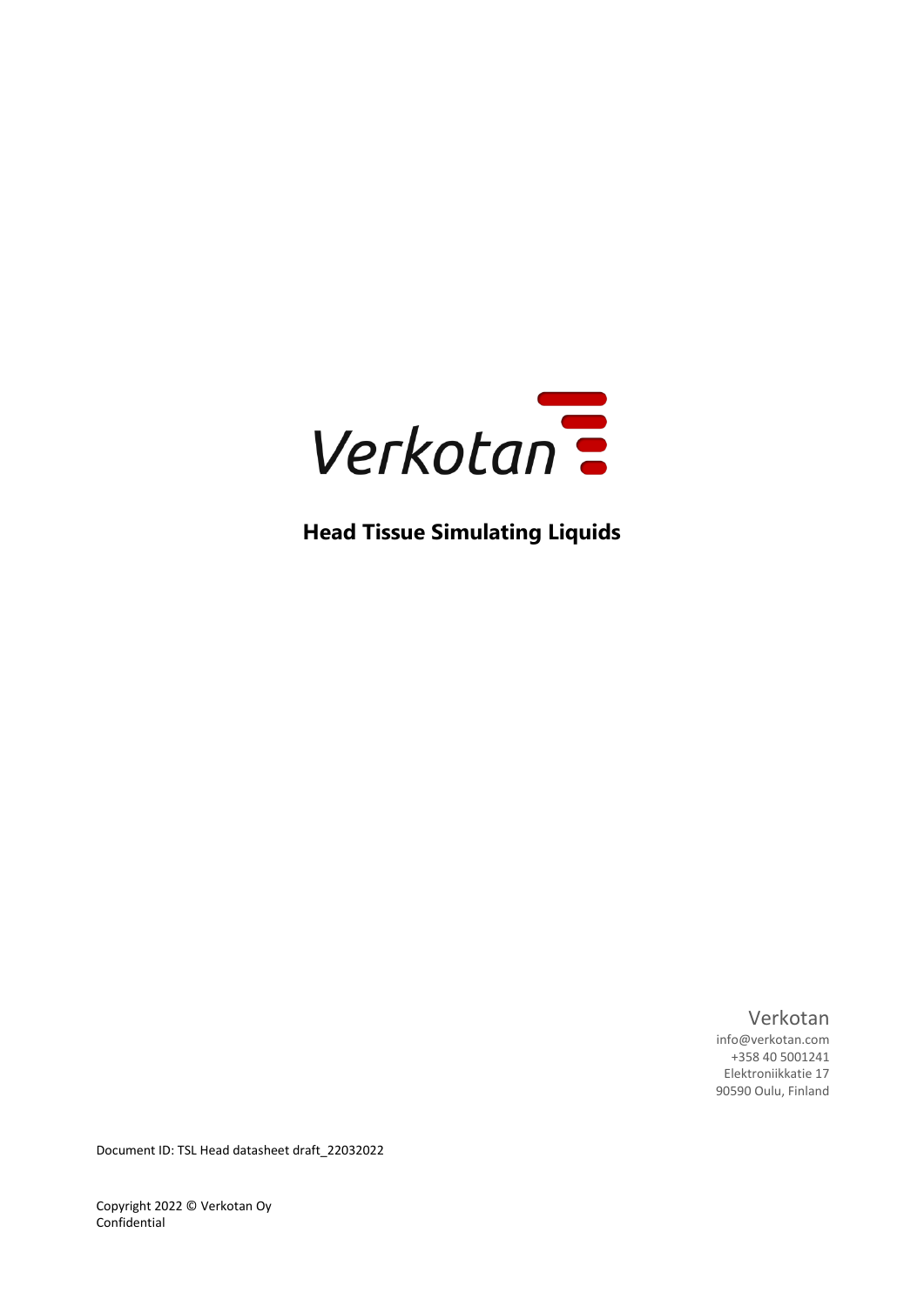

# **Tissue Simulating Liquids**

Verkotan offers tissue simulating liquids for various applications. The dielectric parameters of these liquids are tuned to match to real tissue parameters over a certain frequency range in a certain temperature. Based on Maxwell's equations the dielectric parameters capture the behaviour of electromagnetic field in a medium. Thus, they can be used to study how electromagnetic radiation propagates thru tissue.

The ingredients of the tissue simulants are selected among non-hazardous substances as far as applicable.

The dielectric parameters are measured with dielectric assessment kit, DAK-3.5 or DAK-12 Dielectric Probe manufactured by SPEAG. The dielectric measurement system is covering the 4 MHz – 20 GHz frequency range with an open-ended coaxial dielectric probe. With DAK, reference liquids are evaluated in accordance with IEC 62209, IEEE 1528, and several federal regulations.

Measurement report of the liquid will be included to the shipment.

# **Application**

Store the tissue simulant in closed container, stir the liquid thoroughly before the use and during the use if needed. Avoid making bubbles while mixing the liquid. Avoid evaporation of water while heating. Conductivity of the simulant can be adjusted by adding salt and relative permittivity by adding deionized water.



Document ID: TSL Head datasheet final\_22032022 Verkotan Oy

Copyright 2022 © Verkotan Oy Confidential 2012 12:00 12:00 12:00 12:00 12:00 12:00 12:00 12:00 12:00 12:00 12:00 12:00 12:00 12:00 12:00 12:00 12:00 12:00 12:00 12:00 12:00 12:00 12:00 12:00 12:00 12:00 12:00 12:00 12:00 12:00 12:00 12:00 12:00 12:00 Elektroniikkatie 17 90590 Oulu Finland Business ID 2651700-8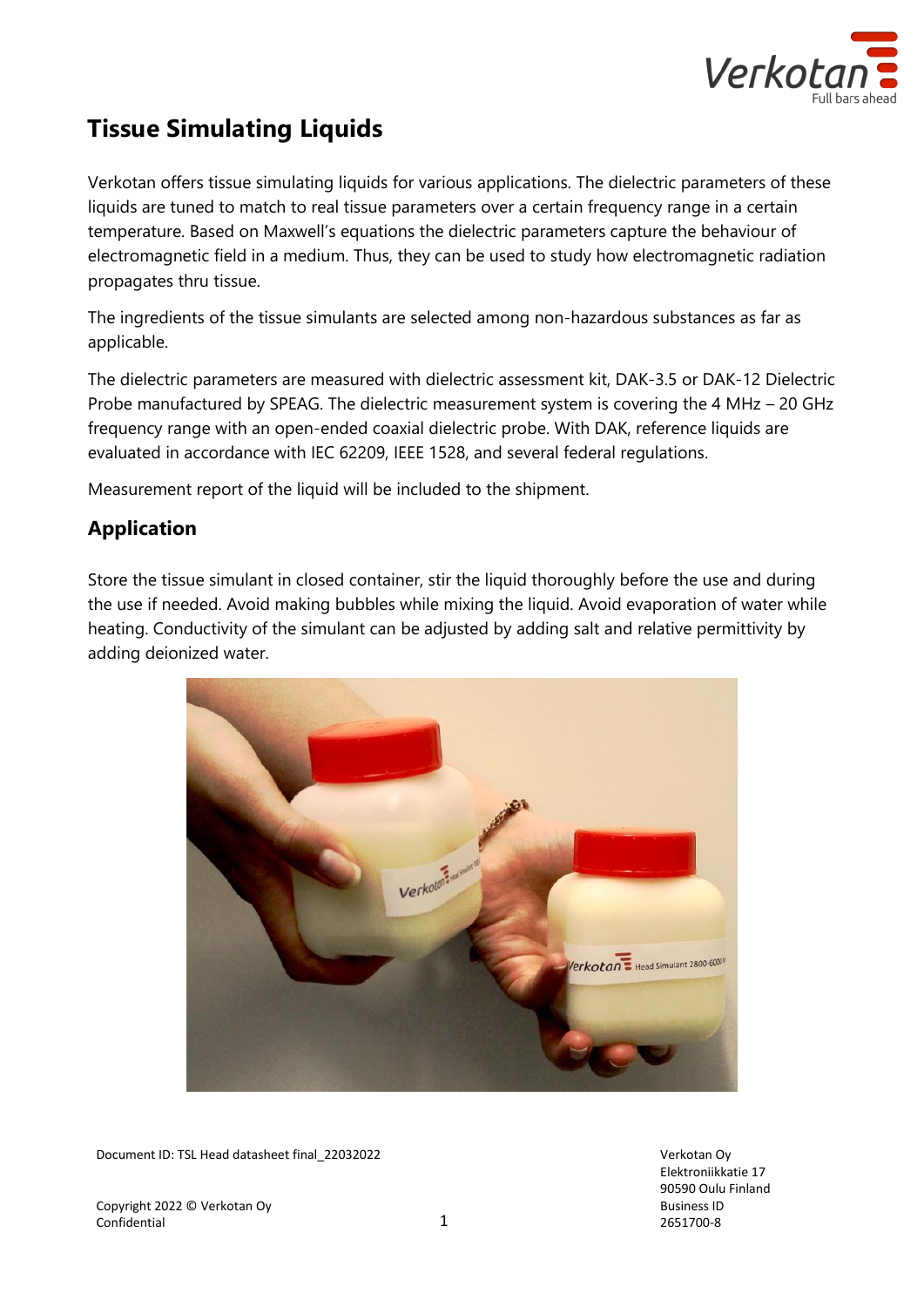

# **Narrowband Head Tissue Simulating Liquids**

## **150 MHz**

150 MHz tissue simulant meets the target parameters of IEC/IEEE 62209-1528 with a tolerance of ±5%.

Ingredients

- Deionized water
- Tween
- Salt

| Target data: Head |      |                |
|-------------------|------|----------------|
| f(MHz)            |      | $\sigma$ (S/m) |
| 150               | 52.3 | 0.76           |

#### **450 MHz**

450 MHz tissue simulant meets the target parameters of IEC/IEEE 62209-1528 with a tolerance of ±5%.

Ingredients

- Deionized water
- Tween
- Salt

| Target data: Head |  |                |
|-------------------|--|----------------|
| f (MHz)           |  | $\sigma$ (S/m) |
| 450               |  | 0.87           |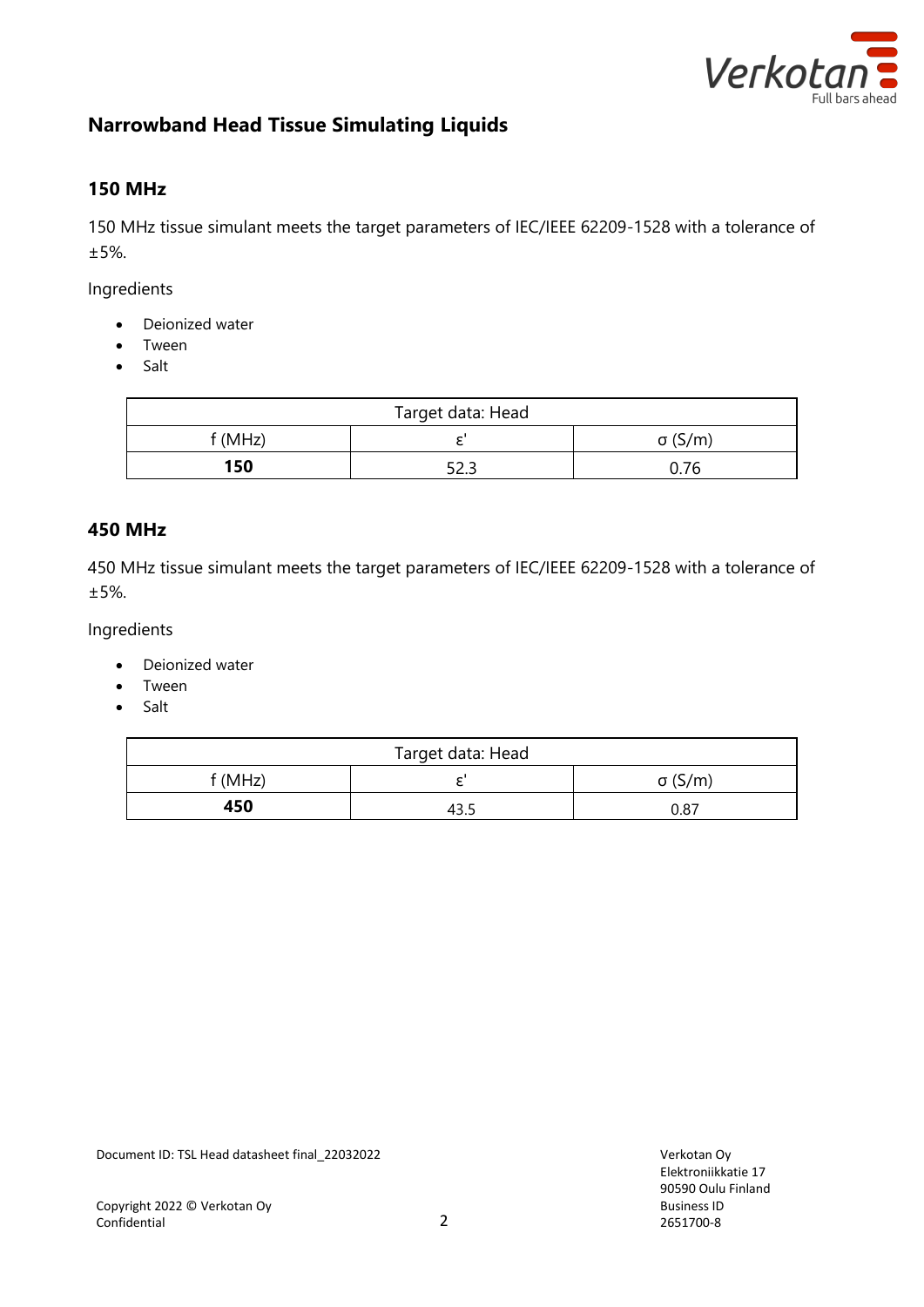

# **700 - 935 MHz**

700 - 935 MHz tissue simulant meets the target parameters of IEC/IEEE 62209-1528 with a tolerance of ±5%.

Ingredients

- Deionized water
- Tween
- Salt

| Target data: Head |                |                |
|-------------------|----------------|----------------|
| f(MHz)            | $\varepsilon'$ | $\sigma$ (S/m) |
| 700               | 42.2           | 0.89           |
| 750               | 41.9           | 0.89           |
| 800               | 41.7           | 0.90           |
| 850               | 41.5           | 0.90           |
| 900               | 41.5           | 0.97           |
| 935               | 41.5           | 0.99           |

#### **1 700 – 1 900 MHz**

1 700 – 1 900 MHz tissue simulant meets the target parameters of IEC/IEEE 62209-1528 with a tolerance of ±5%.

Ingredients

- Deionized water
- Tween
- Salt

| Target data: Head |               |                |  |
|-------------------|---------------|----------------|--|
| f(MHz)            | $\varepsilon$ | $\sigma$ (S/m) |  |
| 1700              | 40.1          | 1.34           |  |
| 1750              | 40.1          | 1.37           |  |
| 1800              | 40.0          | 1.40           |  |
| 1850              | 40.0          | 1.40           |  |
| 1900              | 40.0          | 1.40           |  |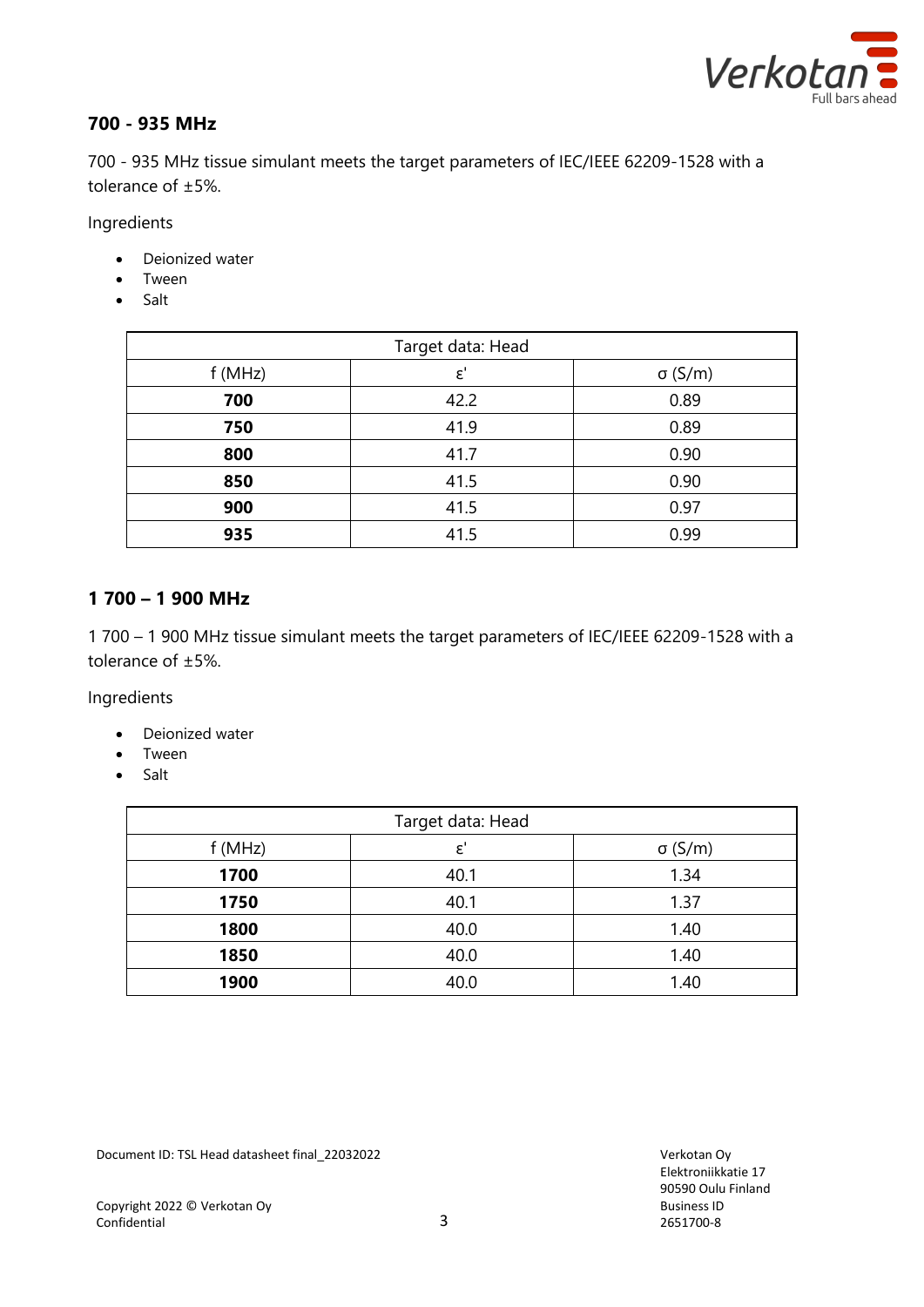

# **2 000 – 2 700 MHz**

2 000 – 2 700 MHz tissue simulant meets the target parameters of IEC/IEEE 62209-1528 with a tolerance of ±5%.

Ingredients

- Deionized water
- Tween
- Salt

| Target data: Head |             |                |
|-------------------|-------------|----------------|
| f(MHz)            | $\epsilon'$ | $\sigma$ (S/m) |
| 2000              | 40.0        | 1.40           |
| 2100              | 39.8        | 1.49           |
| 2200              | 39.6        | 1.58           |
| 2300              | 39.5        | 1.67           |
| 2400              | 39.3        | 1.76           |
| 2450              | 39.2        | 1.80           |
| 2500              | 39.1        | 1.85           |
| 2600              | 39.0        | 1.96           |
| 2700              | 38.88       | 2.07           |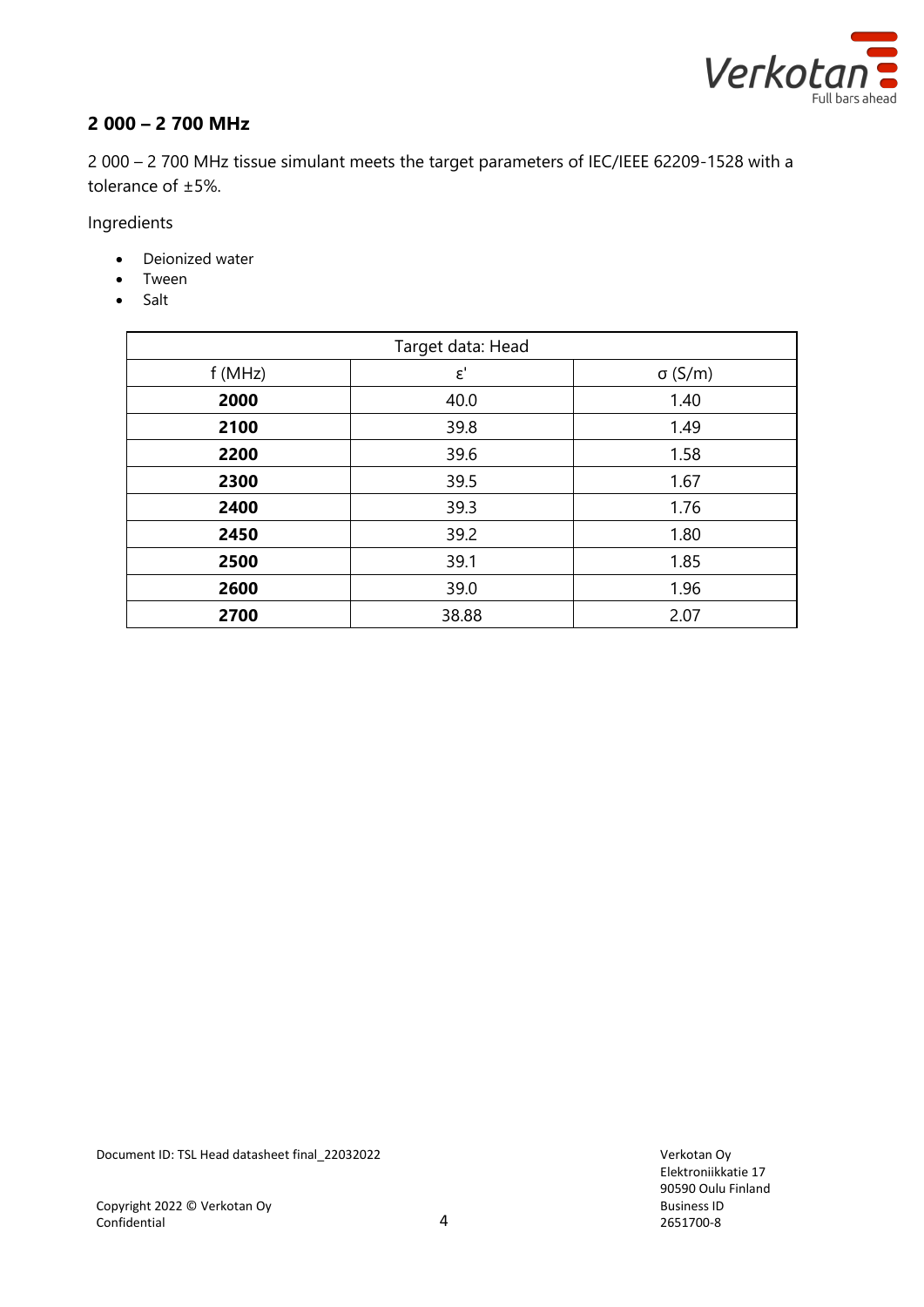

# **Broadband Head Tissue Simulating Liquids**

#### **LBH 10 – 450 MHz**

LBH 10 – 450 MHz tissue simulant meets the target parameters of IEC/IEEE 62209-1528 with a tolerance of ±10%.

Ingredients

- Deionized water
- Tween
- Salt

| Target data: Head |             |                |
|-------------------|-------------|----------------|
| f (MHz)           | $\epsilon'$ | $\sigma$ (S/m) |
| 10                | 55.0        | 0.75           |
| 20                | 55.0        | 0.75           |
| 30                | 55.0        | 0.75           |
| 40                | 54.8        | 0.75           |
| 50                | 54.6        | 0.75           |
| 60                | 54.3        | 0.75           |
| 70                | 54.1        | 0.75           |
| 80                | 53.9        | 0.75           |
| 90                | 53.7        | 0.76           |
| 100               | 53.4        | 0.76           |
| 200               | 50.0        | 0.80           |
| 300               | 45.3        | 0.87           |
| 400               | 44.1        | 0.87           |
| 450               | 43.5        | 0.87           |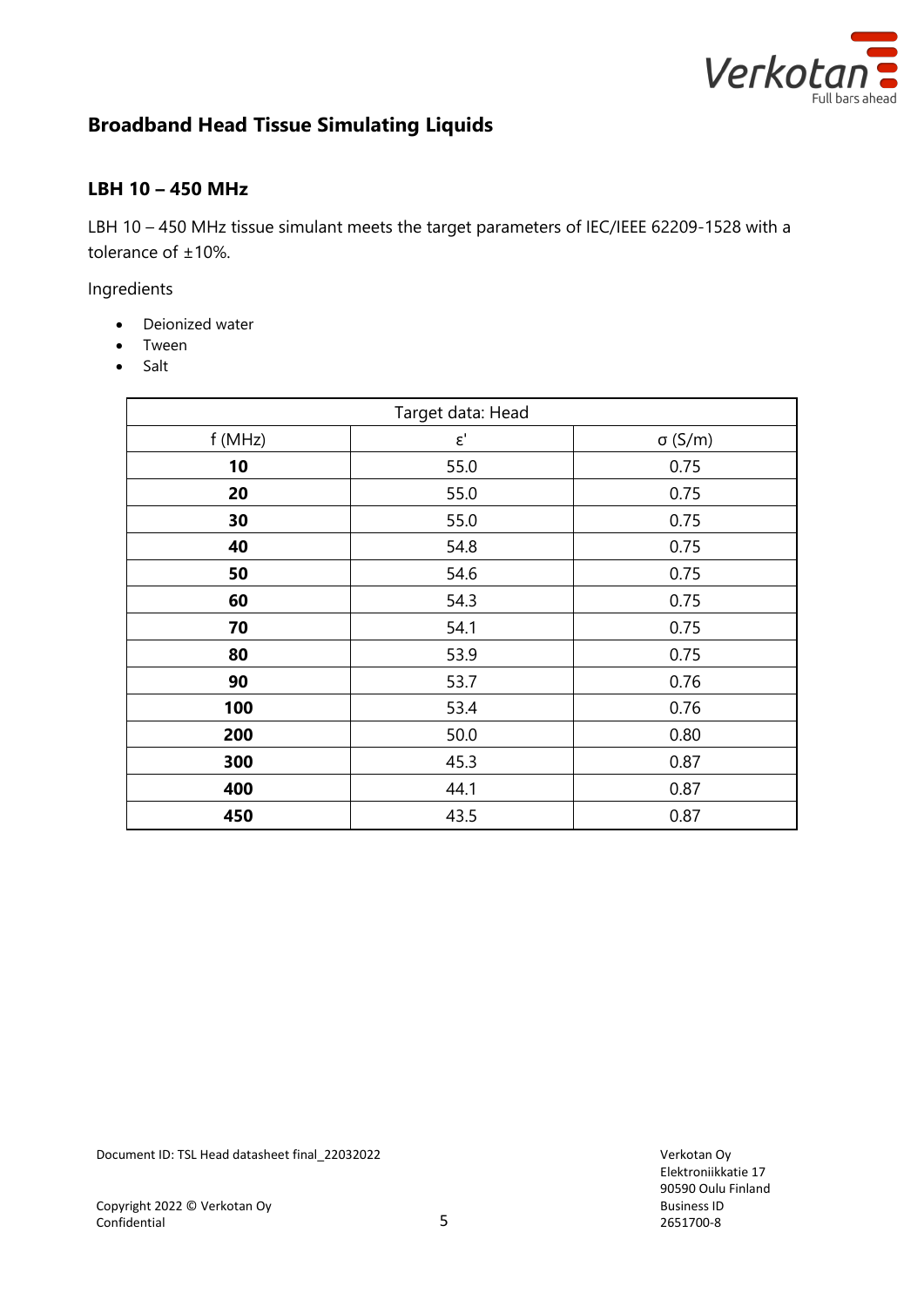

## **LBH 450 – 700 MHz**

LBH 450 – 700 MHz tissue simulant meets the target parameters of IEC/IEEE 62209-1528 with a tolerance of ±10%.

Ingredients

- Deionized water
- Tween
- Salt

| Target data: Head |                |                |  |
|-------------------|----------------|----------------|--|
| f(MHz)            | $\varepsilon'$ | $\sigma$ (S/m) |  |
| 450               | 43.5           | 0.87           |  |
| 500               | 43.2           | 0.87           |  |
| 550               | 43.0           | 0.88           |  |
| 600               | 42.7           | 0.88           |  |
| 650               | 42.4           | 0.88           |  |
| 700               | 42.2           | 0.89           |  |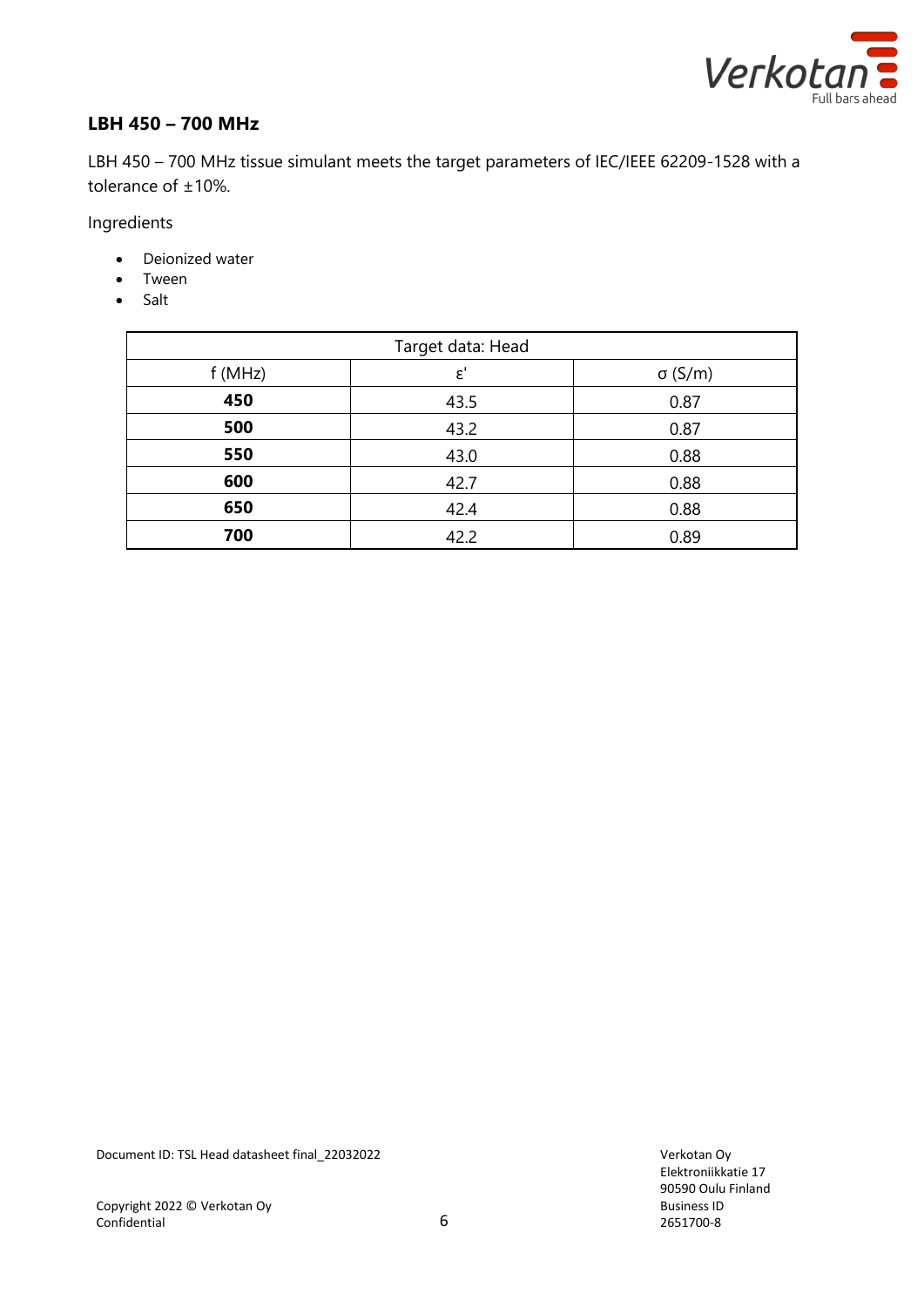

### **WBH 700 – 3000 MHz**

WBH 700 – 3000 MHz tissue simulant meets the target parameters of IEC/IEEE 62209-1528 with a tolerance of ±10%.

Ingredients

- Deionized water
- Tween
- Salt

| Target data: Head |                            |                |
|-------------------|----------------------------|----------------|
| f (MHz)           | $\epsilon^\text{\tiny{l}}$ | $\sigma$ (S/m) |
| 700               | 42.2                       | 0.89           |
| 800               | 41.7                       | 0.90           |
| 900               | 41.5                       | 0.97           |
| 1000              | 41.3                       | 1.02           |
| 1100              | 41.1                       | 1.05           |
| 1200              | 41.0                       | 1.10           |
| 1300              | 40.8                       | 1.14           |
| 1400              | 40.6                       | 1.18           |
| 1500              | 40.4                       | 1.23           |
| 1600              | 40.3                       | 1.29           |
| 1700              | 40.1                       | 1.34           |
| 1800              | 40.0                       | 1.40           |
| 1900              | 40.0                       | 1.40           |
| 2000              | 40.0                       | 1.40           |
| 2100              | 39.8                       | 1.49           |
| 2200              | 39.6                       | 1.58           |
| 2300              | 39.5                       | 1.67           |
| 2400              | 39.3                       | 1.76           |
| 2500              | 39.1                       | 1.86           |
| 2600              | 39.0                       | 1.96           |
| 2700              | 38.9                       | 2.07           |
| 2800              | 38.8                       | 2.18           |
| 2900              | 38.6                       | 2.29           |
| 3000              | 38.5                       | 2.40           |